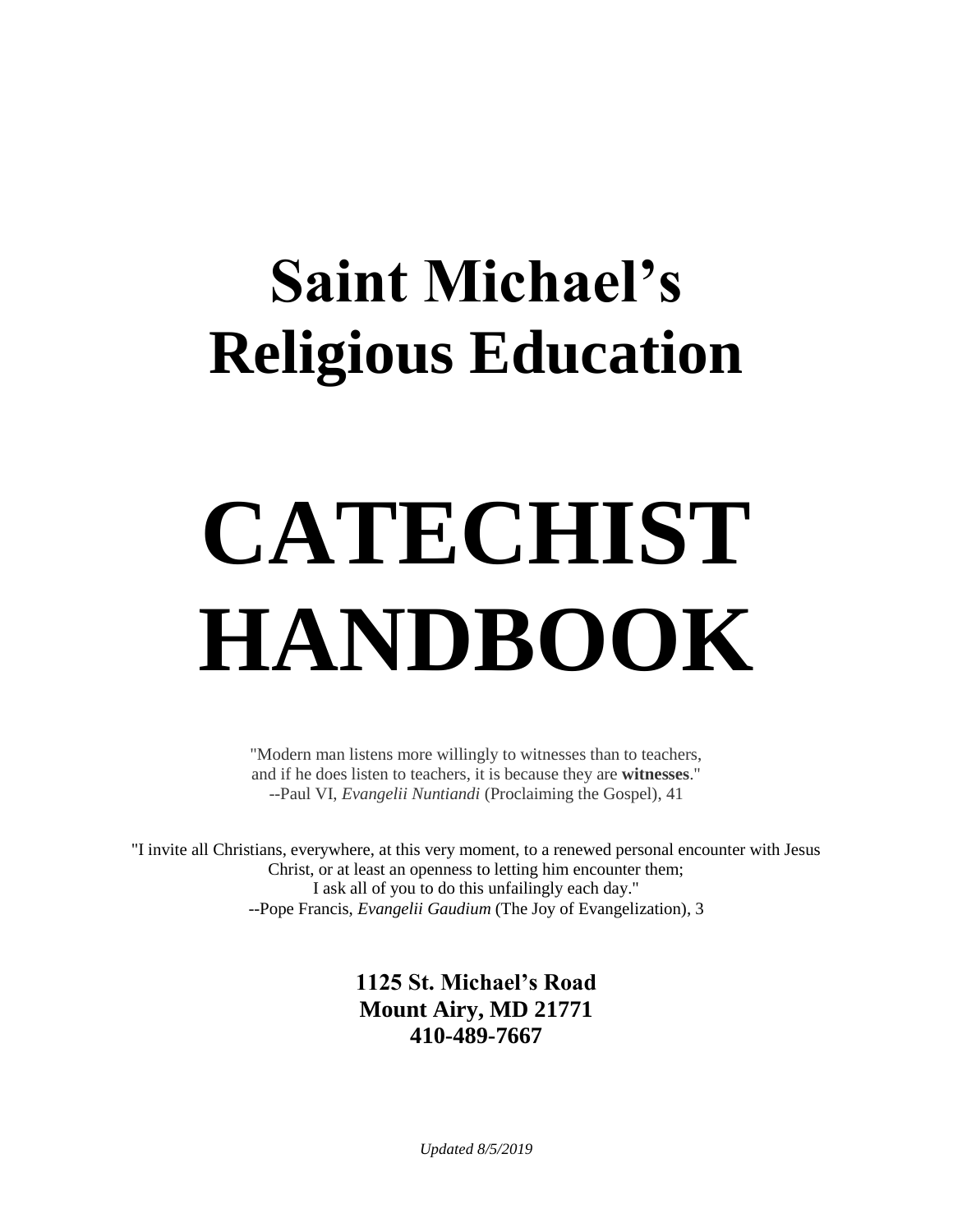# **"Go, therefore, and make disciples…"**

The ministry of catechesis finds its origin in the Great Commission of Jesus Christ: "Go, therefore and make disciples of all nations…and teach them to observe all I have commanded you." (Mt. 28:18-19). Catechesis is a critical turning-point in becoming a disciple: Learning to observe Jesus' teachings is the first step in discipleship, and teaching others is the culmination of that gift. Congratulations on reaching this point in your faith journey!

Catechesis within the family is "irreplaceable" as it "precedes, accompanies and enriches all other forms of catechesis" (*Catechesi Tradendae*, 68). Parents are the primary educators of their children, and our Religious Education office supports parents through home study materials and in-class catechesis, as well as other special events. Our volunteer catechists are key to providing this support to parents, all of whom must call on the Holy Spirit who teaches us "all things" (John 14: 26) necessary to fulfill the Great Commission.

The ministry of catechesis is a sacred trust to be practiced in communion with the local bishop, who is the chief catechist of any diocese, and the pastor, who is responsible for directing and providing for parish catechesis. Parents, beginning with the example of their lives, are necessarily collaborators in passing on the faith. Parents at St. Michael's may enroll their children in home study or in-class Religious Education for the systematic approach that reinforces their day-to-day witness. Volunteer catechists make the in-class option possible.

The person who undertakes the ministry of catechesis is much more than what is understood to be a teacher. The catechist facilitates an ever-deepening encounter with God through knowledge, prayer, community support and faith sharing, and service. Inspired by the Holy Spirit, the catechist is making disciples, who are followers of Jesus in every area of their lives.

The *General Directory for Catechesis* (#85-86) lists the "fundamental tasks of catechesis" as:

- Promoting knowledge of the faith
- Liturgical education
- Moral formation
- Teaching to pray
- Education for community life
- Missionary initiation

All of these tasks are necessary and interdependent, just as the vital organs of the body are necessary and interdependent. These tasks also require the on-going formation and commitment of the catechist, as well as the inspiration of the Holy Spirit, to accomplish.

#### **Vision**

Because our ultimate goal is heaven – for ourselves and for all those we love – we evangelize! St. Michael Faith Formation program is ordered towards helping parents pass on the Faith of their families and to ensure that their children have the tools necessary to freely choose salvation. Guided by this goal: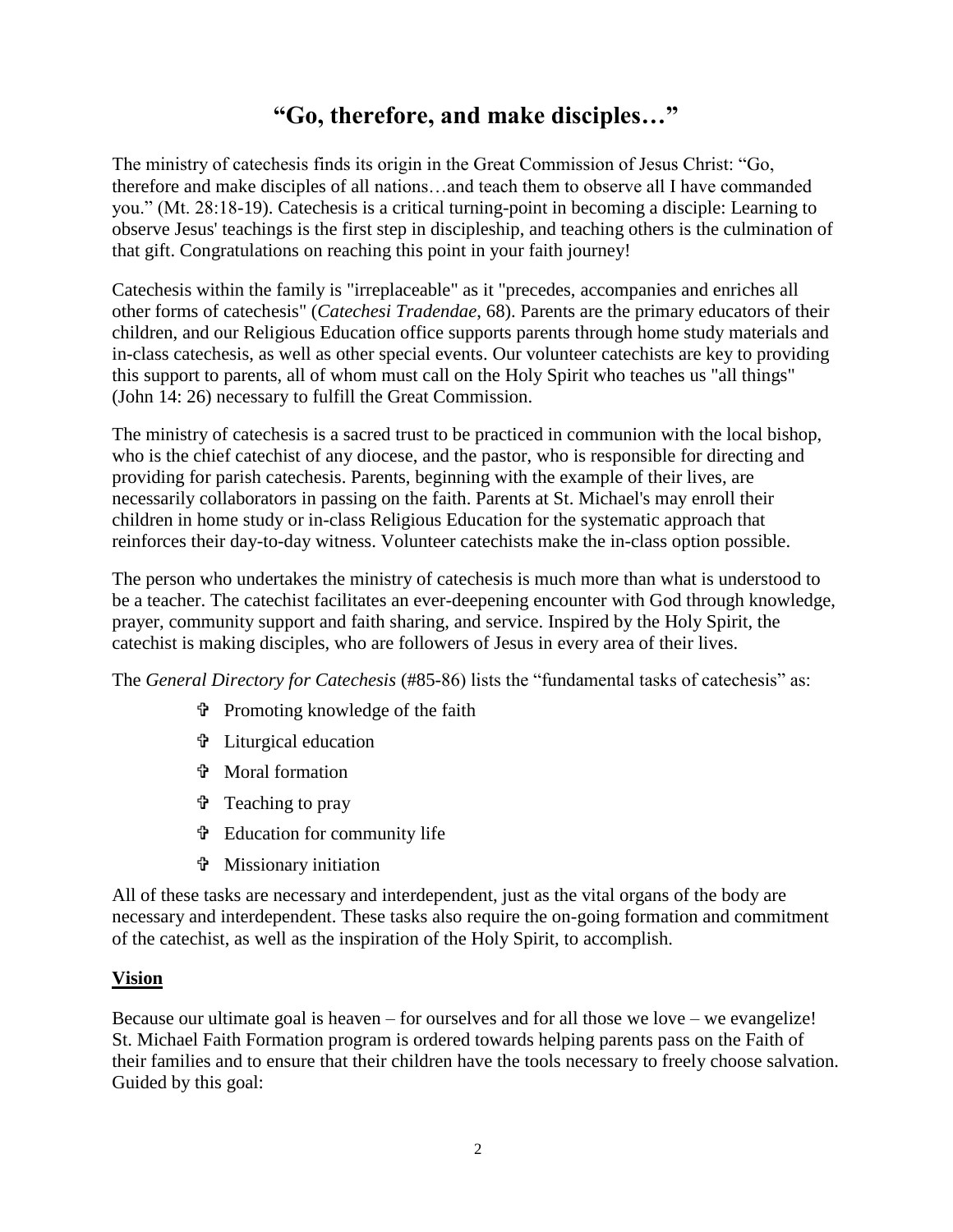- *1.* Our parish Faith Formation program is offered at times that support families' attendance at Mass together.
- *2.* We provide parents with Pflaum "Parent Pages" (up to Grade 6) or access to other online materials to help them reinforce at home what is discussed during class (Benzinger and Ascension Press online, grades 7 and higher).
- *3.* We provide parents with additional resources and events that are available for parent and student enrichment in our RE Weekly Update emails and bulletin publications.
- *4.* We prepare catechists to meet the challenging demands of effectively witnessing the faith in relevant, engaging, and inspiring ways.

#### **Mission**

St. Michael's assists parents in providing faith formation for their children in preschool through high school. We do so in accordance with the Archdiocese of Baltimore's *Bringing Good News*  (2013).This faith formation is a life-long relationship with the person of Jesus Christ and the Church he founded. We develop this relationship through spreading the Gospel message; through prayer, the liturgy, sacraments, and service. This work is done within the context of the parish community and the family.

The Religious Education Office is also responsible for providing and supervising sacramental preparation for children and teens, up to age 18.

# **I. Catechists and Aides**

#### **Qualities of an Effective Catechist**

Catechists share their personal faith testimony and their personal presence. The ability to share authentically requires certain qualities that include:

- Continual growth in one's own faith, especially through an awareness of God's activity in one's own life and vocation
- Commitment to (re-)learning and living ever more deeply the Church's teachings, traditions, and sacramental life
- Creativity, wonder, hospitality, and welcome
- Working knowledge of developmental and learning differences or willingness to learn as needed
- Generosity of spirit, respect for diversity, and a disposition open to faith-sharing
- Striving to communicate and collaborate with parents and RE staff

#### **Professional Conduct**

Even though all catechists, class aides, hallway and parking lot monitors, and nursey school providers who serve at St. Michael's are volunteers, they are representatives of the parish. As such, they have obligations and responsibilities toward the families they serve. All must abide by a Christian and professional code of conduct. Catechists are entrusted with particular knowledge and familiarity with persons and relationships. As such:

 $\hat{\mathbf{\tau}}$  Any information that is received or acquired about students and their families is confidential unless otherwise instructed.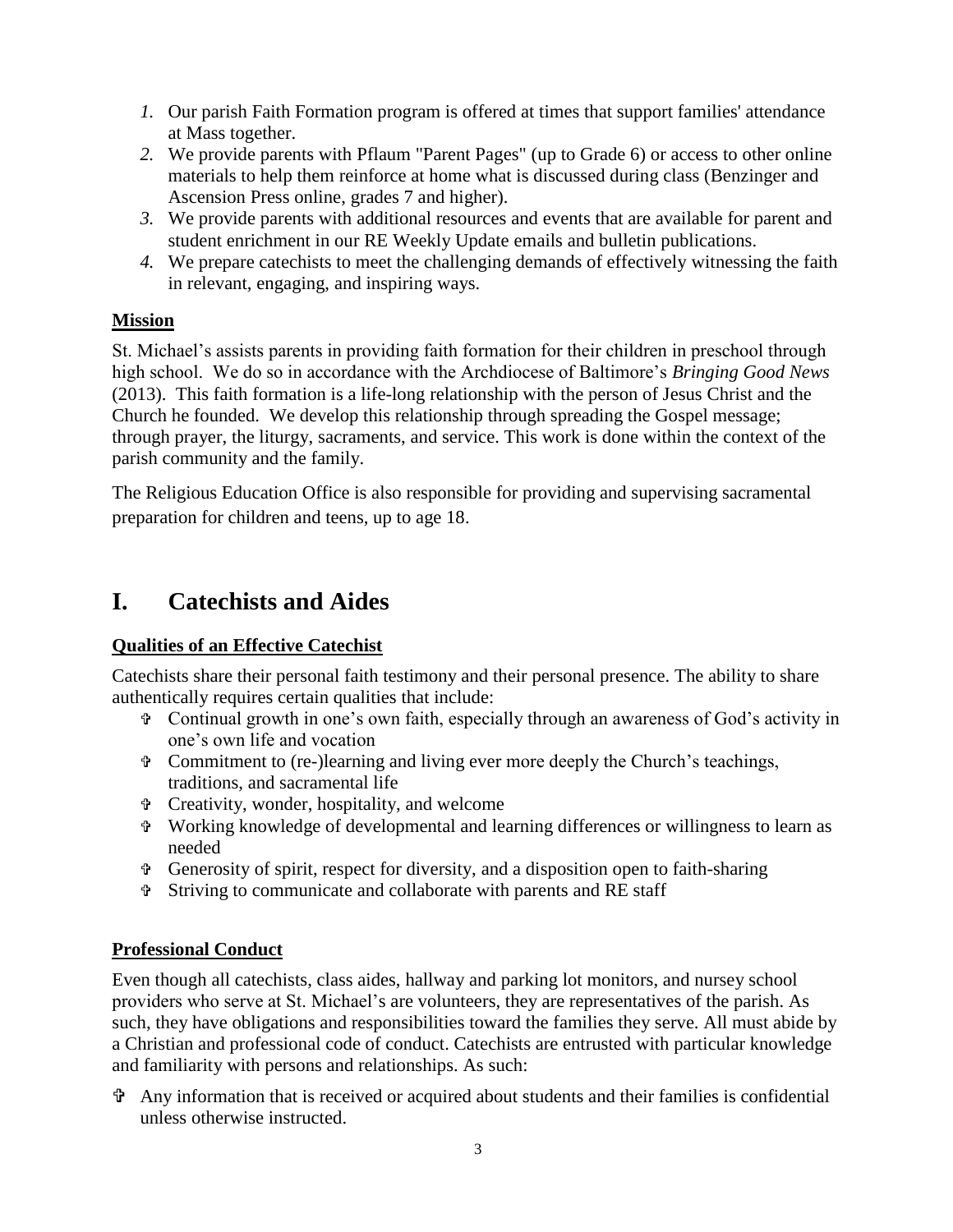- A child/teen's behavior or performance should not be discussed with anyone other than the DFF, ARE, or that child's/teen's parents. Any comments made about children/teens should be prudent and discreet, both in and out of the classroom. Conversations need to be held in a private setting.
- The DFF or ARE should be informed if there is an unusual need or difficulty with a child/teen. The catechist should not attempt to handle it alone.
- Catechists must report any suspected child abuse including neglect to the DFF and to the Howard County Dept. of Child Protective Services at 410-872-4203 (after hours, the police department 410-313-2929 or simply 9-1-1). If the reported abuse involves someone volunteering or working for the Archdiocese of Baltimore in any capacity, or if the abuse occurred on the premises or during an off-site church event, then a report should also be made to the AOB Office of Child and Youth Protection at 410-547-5348 or the Victim's Assistance Hotline at 1-866-417-7469.

Maryland's Department of Human Services defines child abuse as:

- Physical injury (not necessarily visible) of a child under circumstances that indicate that a child's health or welfare is harmed or at substantial risk of being harmed.
- The failure to give proper care and attention to a child, leaving a child unattended where the child's health or welfare is harmed or a child is placed in substantial risk of harm.
- An act or acts involving sexual molestation or exploitation, whether physical injuries are sustained or not.
- Identifiable and substantial impairment of a child's mental or psychological ability to function.
- Finding credible evidence that has not been satisfactorily refuted that physical abuse, neglect or sexual abuse occurred.

#### **Communication from St. Michael's Religious Education Office**

Information from the RE Office is sent by email. Catechists or Aides needing a paper copy or a phone call need to inform the staff.

When the RE office corresponds with all parents, we will CC catechists and aides for your information and so that you can reinforce the messages in the classroom. For example, the RE Weekly Update email will keep you informed of the many opportunities and events offered through our office, and it would be wonderful to have your support in promoting those events. Please make sure you're receiving these weekly updates – they come every Monday!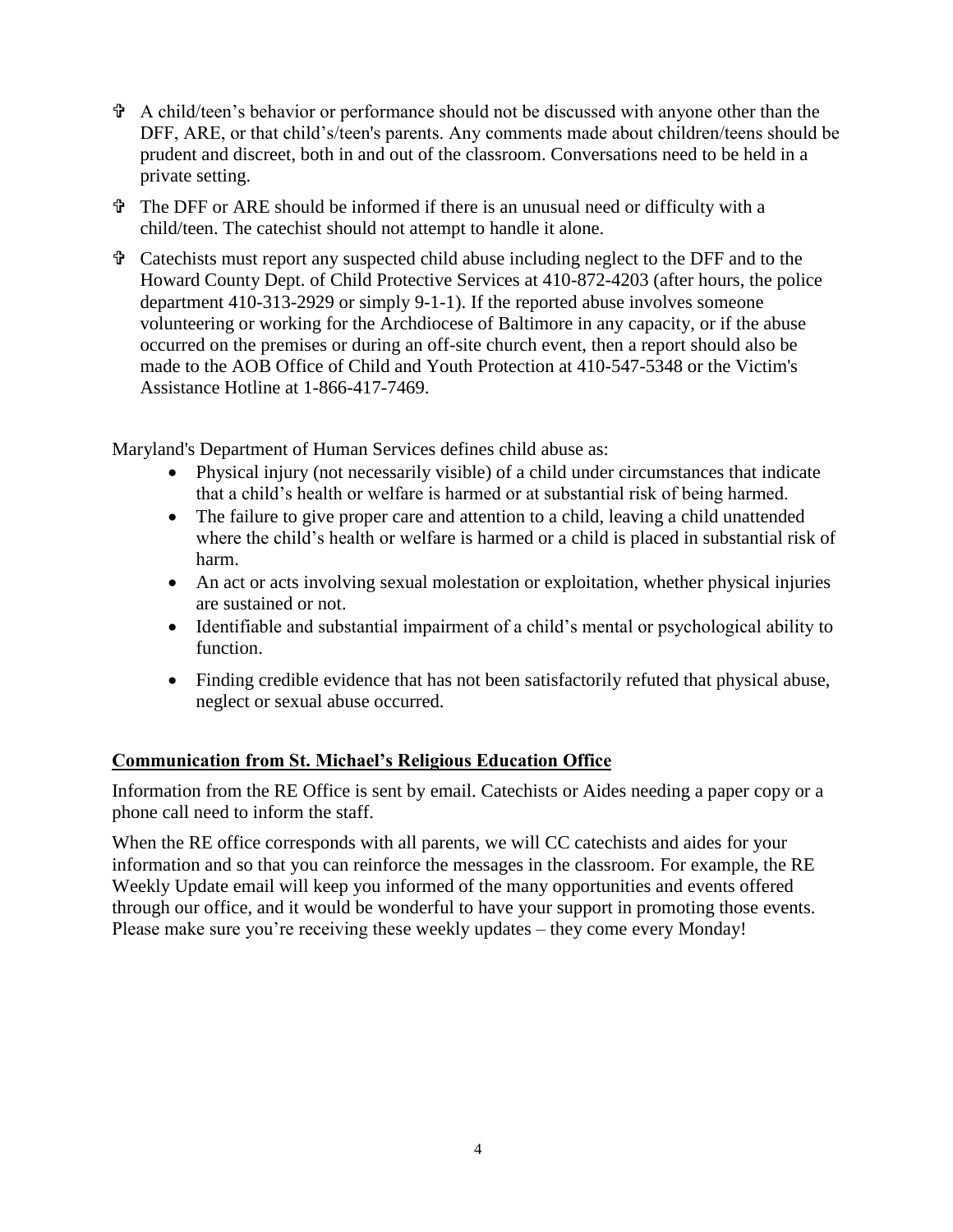#### **Approval of Catechetical Materials**

The Archdiocese requires that all catechetical materials reflect the full content of the faith and be aligned with the *Catechism of the Catholic Church*. The Pflaum *Gospel Weeklies* (Pre-K through Grade 6) and Benzinger *Be My Disciples* (Grades 7-8) textbooks we use closely align with standards and indicators set out by the Archdiocese of Baltimore (AOB) for each grade level, and they are approved for use by the United States Conference of Catholic Bishops.

Benzinger's *Family Life* series is required for Religious Education classes in the AOB in Kindergarten through Grade 8. Only send home the parent portion – the rest is supposed to be covered in class.

St. Michael's has designed a Bible Stories schedule for all grade levels through Grade 8, which helps our families pass on a wider knowledge of Scripture.

Materials on the resources page of this handbook have already been vetted by the DFF. All other materials must be vetted by the DFF before use in class.

#### **Weekly Attendance**

In general, catechists, co-catechists and class aides are expected to be present for class every week. If a catechist needs to be absent because of illness, business travel, or a personal reason, the DFF (Grades 6-High School) or the ARE (Pre-K to Grade 5) will find a substitute. Please give as much notice in advance as circumstances allow.

#### **Parking, Drop-Off and Pick-Up Procedures**

- Parents must park and accompany younger children (Grade 5 and below) into the school building and to their classroom. Older children may be dropped off by the Religious Education doors.
- Parents must pick up their children in the school building and, for younger children (up to grade 5), in their RE classroom. Catechists may only release children to their parents or an adult explicitly authorized by the parents. The DFF or ARE will inform the catechist and aide of any custody situations or restrictions on who may collect the child.
- No one may ever park or "wait" in the fire lane where the curb is painted red.
- No children (elementary or middle school) should be wandering the parking lot without their parents.

#### **Class Size**

Class size will be held within the maximum guidelines set by the Archdiocese of Baltimore\*.

\*Field trips and other activities require lower ratios, and we strive to achieve that, so that classes can make field trips around the campus often.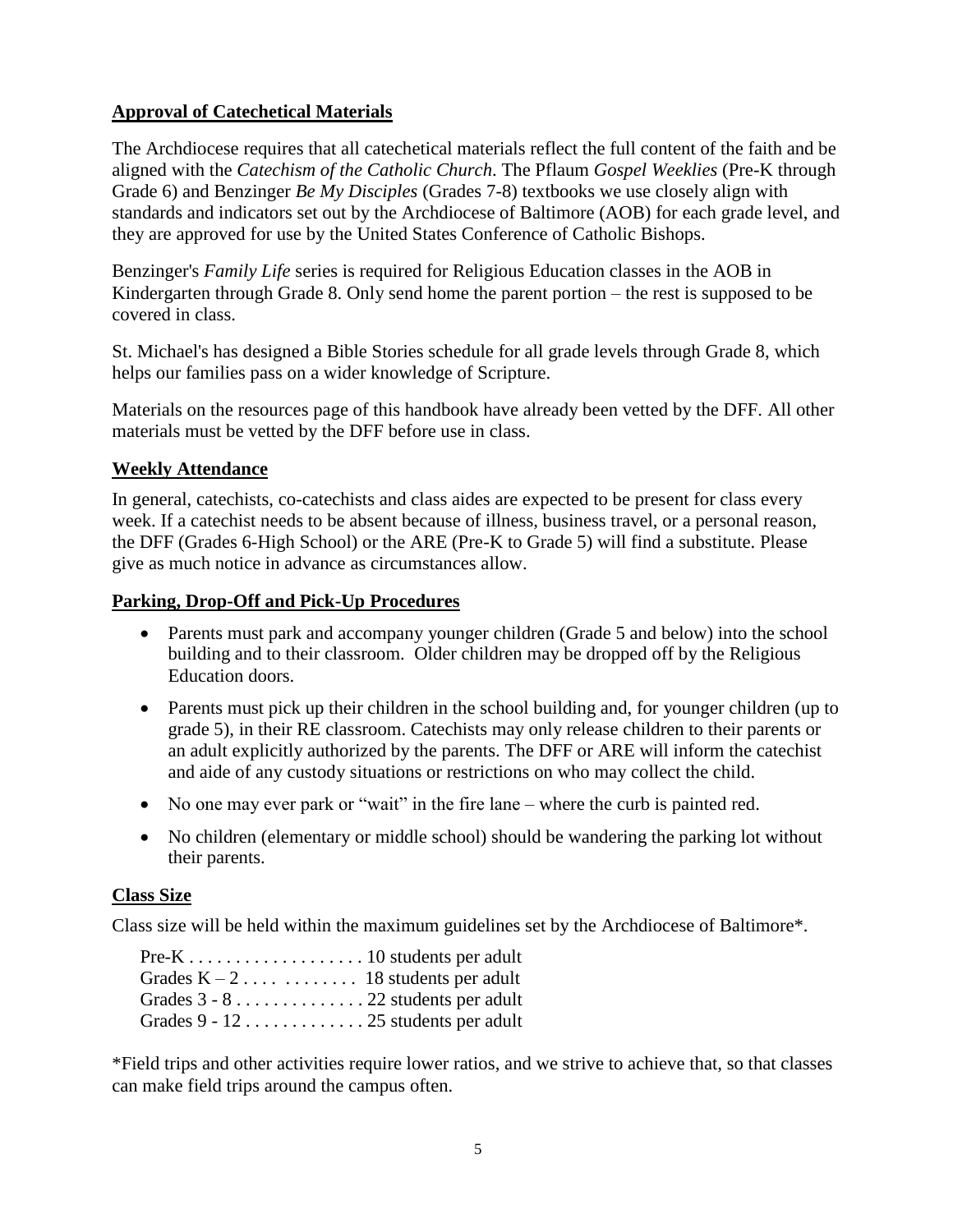#### **Attendance Sheet**

Each class section has an attendance folder with an attendance sheet that is completed each session. This folder is also a way to pass materials between the RE office and the catechists.

The attendance sheet is a legal document. Please be sure to complete it carefully and thoroughly.

Under the appropriate date, place a checkmark next to the names of students who are present. If a child is absent, please write an "X" in the box. If a child is more than 15 minutes late, please write a "T" in the checkbox.

Important: *Do not add or delete any student from your class list* unless notified by the DFF (Grades 6 to High School) or ARE (Grades Pre-K to 5). If a student appears in your classroom and his/her name is not on your class list, please send him/her to the office immediately; younger children should be accompanied by a class aide.

If possible, the catechist should call or email the parents of any child who is absent more than two consecutive times to find out the reason for their not attending class. The DFF and ARE can help with this.

#### **Communication with Parents**

Catechists are asked to foster family involvement as much as possible. Please have children take their folders home each week with the weeks' Pflaum *Gospel Weekly* and/or other take-home pages.

Periodic written communication with parents is encouraged (every two weeks or every week, if possible). An introductory letter or email at the beginning of the year is very appropriate. Updates, reminders and announcements can be sent periodically, especially during sacramental preparation years. Please copy the DFF on emails to parents of children in any grade. Please also copy the ARE on emails to parents of children in preschool through grade 5. The RE office provides a list of emails for parents of your class section.

If the catechist is given information directly from the family involving such things as a chronic illness, an impending move or important family situation, the catechist should relay this information to the DFF or ARE. We will give you family information that is pertinent to teaching RE, if we have it, and we'll pass it on to your substitute teachers as the need arises.

If parents contact the DFF/ARE with a complaint about a catechist, the DFF will contact the catechist immediately to discuss the situation. The privacy of all parties will be protected as far as possible.

Catechists are asked to begin class on time. Children who arrive late are expected to enter without disrupting the class.

#### **Assessments and Progress Reports:**

It is important to assess the formation that is taking place in children and to offer feedback leading to further growth. A catechist can assess a child's progress by observing his/her participation in discussions, group work, and care for others. Catechists can also evaluate a child's verbal (oral and written) and nonverbal (drawn, crafted, etc.) expressions and responses.

Catechists prepare progress reports for children in grades 1-8 at the end of each semester (December and April) to offer feedback about individual children's behavior, class participation, and progress in *knowledge about* the faith. The RE office reviews these and sends the completed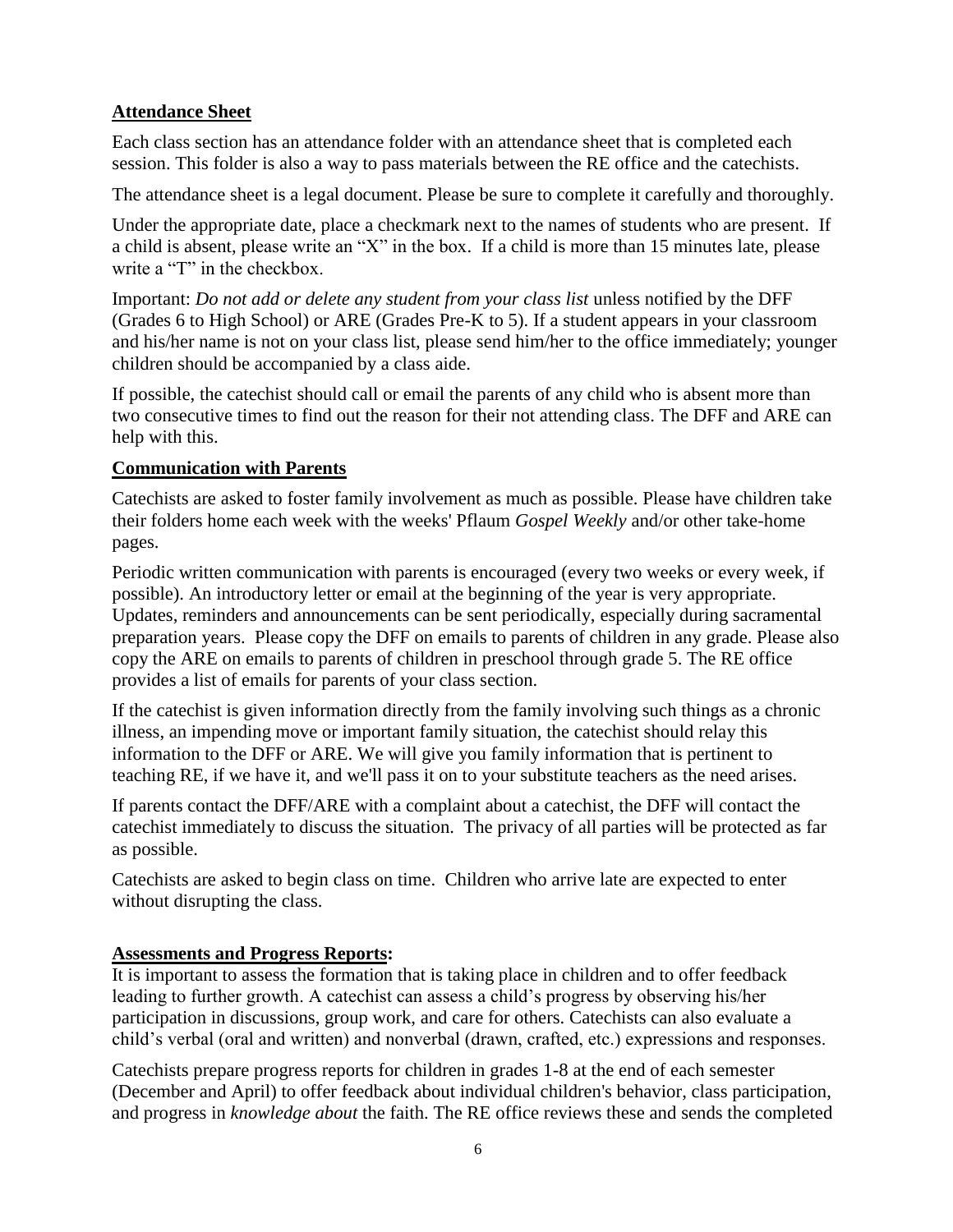reports to parents via email. A format and instructions will be emailed to you and may be emailed back to us.

# **II. Weekly Procedures**

#### **Preparation for Class**

- $\hat{\tau}$  Catechists are expected to plan and prepare thoroughly for each lesson, including taking time to read the teacher's/leader's guide ahead of time, to pray and reflect on the lesson, and to consider how best to teach the particular group of learners.
- **Any instructional materials other than Pflaum** *Gospel Weeklies* **(Pre-K to Grade 6), Benzinger** *Be My Disciples* **(Grades 7-8), Ascension Press's** *Chosen* **for Confirmation Preparation),** *Benzinger Family Life***, Key Bible Stories, and AOB "tasks" must be approved ahead of time by the DFF.** This includes videos, handouts, etc.
- Movies need to be covered under our CVLI license.
- Copyright laws must be respected. All materials that are copied must fall within the scope of fair and legitimate use. The photocopying of an entire work to avoid the purchase of additional copies is outside of this scope. Check with the DFF if there are questions.
- Catechists and class aides are expected to be present every week. Pairs of co-catechists may choose to team teach each lesson or alternate roles as lead catechist and class aide each week.
- Plan "bell work", a lesson plan, and gentle ways to redirect children/teens so they can easily focus on the class work. Key Bible Stories might be good "bell work" so that children want to arrive early enough not to miss that great story!
- Catechists and aides need to arrive in plenty of time to gather materials, to prepare the classroom, and to "check in" with (be seen by) the DFF or ARE.

#### **Computer, DVDs, and Internet**

Equipment is available to watch a DVD, stream a video from the FORMED website, or other. We need time ahead of class to set up the equipment and be sure it is working properly. Please contact staff in advance when you plan to use a computer, DVD, or internet. If possible, a week's notice is very helpful to us!

#### **Name Tags and Seating Charts**

Name tags (file labels) or name tents (cardstock to label a child's seat) are recommended, particularly during the first 4 to 5 weeks so that catechists can learn the name of each child in a large class. Catechists and aides should wear nametags or write their names on the white board so that students and parents become familiar with the adults in the class. Using a seating chart is helpful for separating students who behave better when sitting apart. **Do not hesitate to assign seats.** Update your class seating chart as needed throughout the year and save a copy in case you ever have a substitute.

#### **Student Supervision**

 Greeting children with a smile at the classroom door as they arrive sets the right tone for class and can go a long way toward positive interactions throughout the session.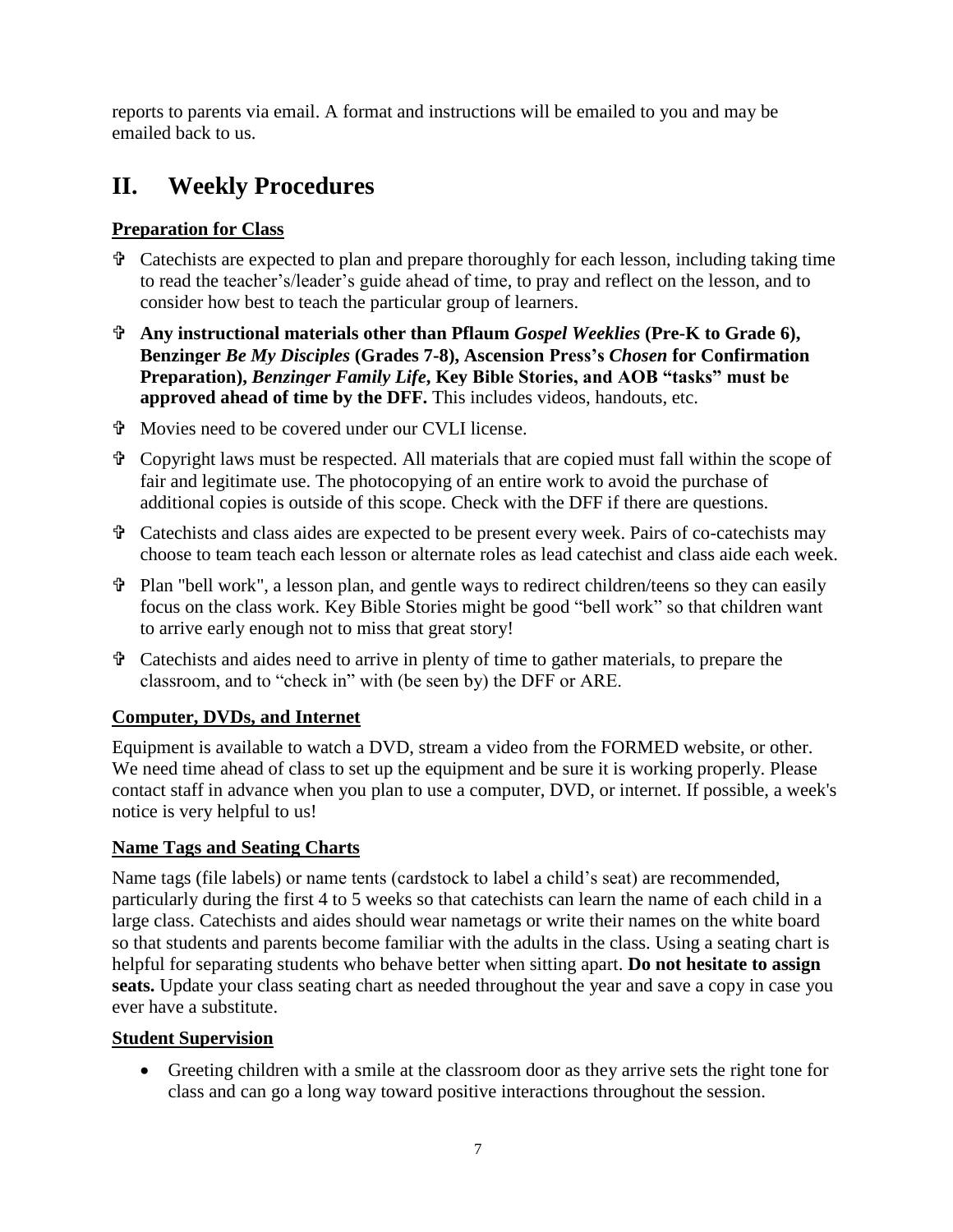- Be sure that everyone in the class feels loved and accepted. Be conscious of cliques, and be sure to gently open them so no one feels like an outsider. **One great predictor of success is if the child has made a friend in the first month.**
- **Never leave children alone in a classroom.** If assistance or materials are needed, send an aide or a trusted student (or pair) to the RE Office. Call the DFF or ARE at 240-437- 3671 or 3673 (or use the ARE's cell phone number).
- Schedule stretch breaks or other movement into your lesson plan. A good rule of thumb is 20 minutes of instruction, then 1-2 minutes of movement. Younger children will need more frequent changes in activity.
- Field trips to the sanctuary, statue of Mary, or other sites on campus are encouraged. Field trips are a great way to break up the lesson and make a powerful point more memorable for children/teens. Be creative! *Safety point*: The catechist or aide must have the emergency backpack, attendance folder, and a radio; make sure that RE staff know where your class is at all times and that you know how to use the radio.
- To help maintain interest, consider varying your classroom routine through writing, arts and crafts, media, other games and activities.
- Be sure to check your own work as a teacher by quizzing the class (verbal or written quizzes). Certain information may be entirely new and more difficult than you anticipated, or certain learners may need information presented a different way. Testing students' understanding means finding out what your class needs from you.

#### **Discipline Policy**

An atmosphere conducive to learning and growing in faith is necessary for fruitful catechesis. This is the heart of the discipline policy for RE. All catechists are encouraged to read *Discipline Made Easy: Positive Tips & Techniques for Religion Teachers* by Glavich; copies are available in the RE office.

For a loving Christian classroom environment, the catechist must set the tone and foster cooperation so that the message of Jesus Christ can be imparted and understood. Ideally each RE class is a small community where all participate fully and share their gifts.

Do not ever use corporal punishment. Corporal punishment is defined as "any touching that can be construed as punitive." Even parents cannot authorize RE personnel to administer corporal punishment to their child in any way. See RE staff with questions or concerns about this.

*Maintaining discipline is like removing obstacles in the path towards our goal of good catechesis. We learn how to remove and avoid these obstacles so that our destination can be reached. – Joseph Paprocki*

#### **Learning Disabilities and Behavior**

Be sensitive to the needs and circumstances of your students. Be aware that learning difficulties and home problems are often the source of behavior issues. These can often give the catechist an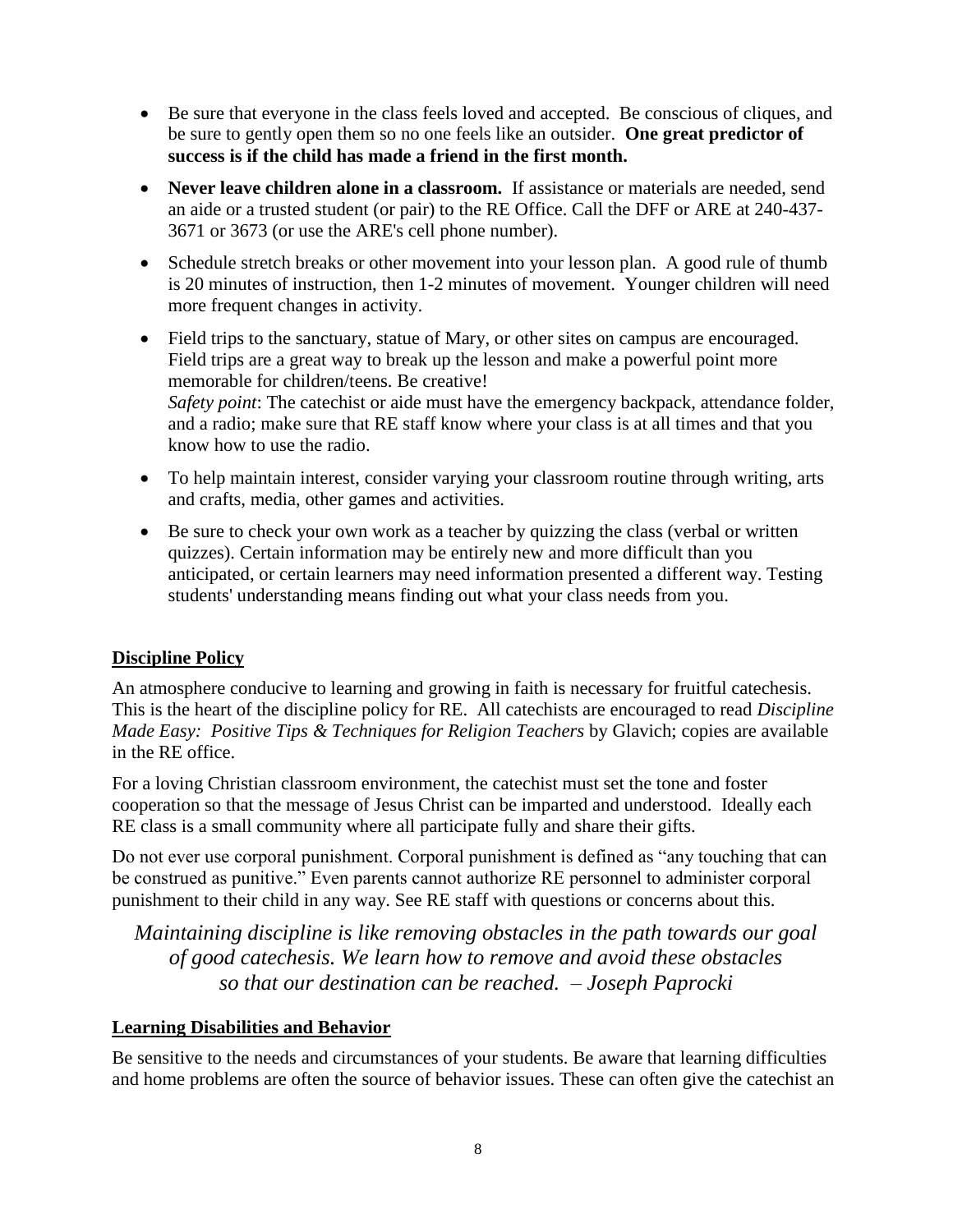indication of how to handle a particular student or situation. Do not hesitate to ask for help from the child's parents and the RE staff.

The DFF or ARE will inform the catechist of any learning disability, medical condition, or other circumstance that could impact behavior. Information of this kind is strictly confidential.

#### **Classroom Management**

Catechists should always strive to maintain good classroom discipline with love. Be sure that every person is treating everyone else with respect and kindness. Be sure that expectations are clear and rules are enforced. Following a weekly classroom routine is very helpful for most learners.

Always be prepared for class. Have enough for the children to do and learn. Be ready with fun activities - appropriate to the topic of class - to fill in any unexpected gaps.

Do not let behavior get out of hand. This only leads to frustration for the catechist and for the children in the class. Please notify the DFF or ARE at the first signs of concern about a child's behavior. Even if you don't need advice or hands-on help, we need the information in case you have a substitute sometime.

Some helpful ideas for the new teacher:

- $\triangleright$  Scan the room as you teach.
- $\triangleright$  Use eye contact and be aware of your non-verbal communication.
- $\triangleright$  Use the child's name when you call on him/her.
- $\triangleright$  Reinforce good behavior.
- $\triangleright$  Assign tasks and responsibilities to learners.
- $\triangleright$  Move around the room as you are speaking and when learners are working individually or in groups.
- $\triangleright$  Sometimes a hand on the shoulder of a student helps them focus and calm down; other times, that triggers misbehavior. Don't be afraid to ask the parents or RE office for information! Every child is unique.
- $\triangleright$  Be firm, confident, and consistent.

#### **During the Course of Class**

It is very important that the DFF and ARE know where children are at all times. Please contact the DFF/ARE before conducting any activity outside of the classroom. Whenever the catechist takes the children out of the classroom, one adult is to be at the head of the line and another adult is to be last person in the line. No student should be allowed to run ahead of the lead adult or lag behind the last adult.

Children and teens should use the restroom before class begins. It helps if you invite them to do so just before class begins. If one student needs multiple bathroom breaks in the same class period, please tell the DFF/ARE so that we can follow up with the parents for more information and, possibly, solutions.

#### **Dismissal**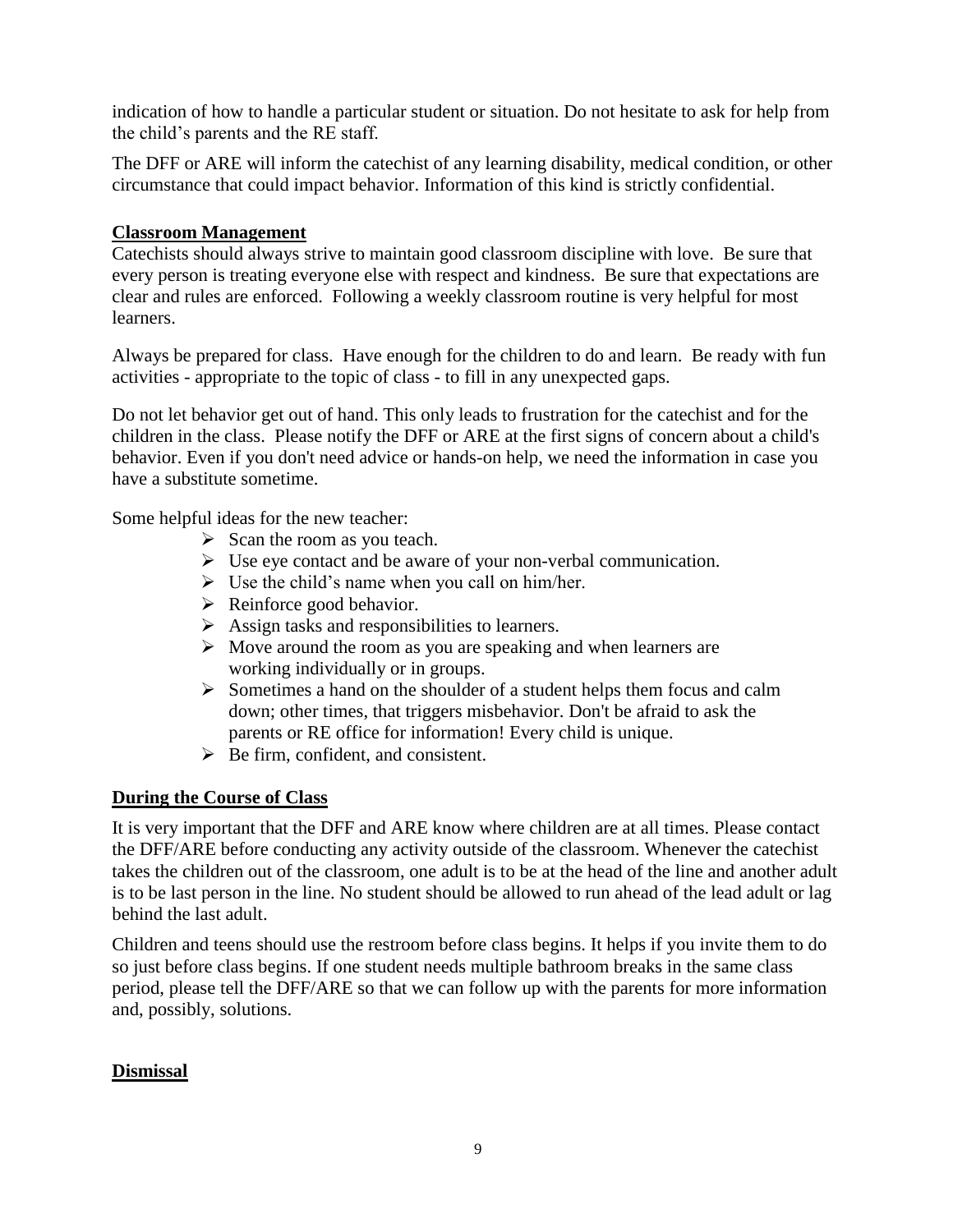Be sure your watch or classroom clock is set to the correct time. Please continue teaching or productive learning activities until class time is up. Parents are very grateful when class ends on time, as they often have plans for activities immediately after class. Please be mindful of this.

Children in Grades Pre-K through Grade 5 must be picked up by a parent from the classroom. If a parent does not pick up their child, please bring the child to the RE office. We will help the child contact their parent and will stay with them until their parent arrives.

Middle school children must be picked up inside the building, but they may be dismissed from the classroom. High school teens may be dismissed from the building altogether.

# **III. Faith Formation Resources and Supplies**

#### **Curriculum**

*Bringing Good News* is the title of the Archdiocesan RE Curriculum. It contains 14 overall standards (these are the same for each grade) and many indicators (specific to each grade level) which list what children should know, understand, and be able to do at the end of each grade of RE.

St. Michael's RE uses Pflaum *Gospel Weeklies* for Pre-K through Grade 6. This curriculum conforms to the Archdiocesan standards in *Bringing Good News.* Most "indicators" are covered in the children's catechism from Pflaum. **Please note how crucial it is to cover the children's catechism!** The Pflaum program has two components: a booklet with all the basic teachings of our faith entitled "What the Church Believes and Teaches"; and the children's worksheets, which are dated for each Sunday's Gospel reading. Tuesday's class will always look ahead to the Gospel coming up, and Sunday's class will always cover that day's Gospel reading.

St. Michael's RE uses Benzinger's *Be My Disciples* for Grades 7 and 8, and this curriculum also strongly conforms to the Archdiocesan standards in *Bringing Good News*. The program includes an online component for emailing weekly quizzes home and getting the test results returned to the catechist. Catechists should cover one chapter per week, in order to finish two books (one for each semester) per year. We cover "Christ in the New Testament" (fall) and "Christ Reveals God's Mystery" (spring) in  $7<sup>th</sup>$  Grade. "Christ in the Liturgy" (fall) and Life in Christ Jesus" (spring) are covered in  $8<sup>th</sup>$  Grade.

There is also a calendar for Key Bible Stories that we've developed in-house as a response to our RE families requesting that we teach a wider knowledge of Scripture (up to Grade 6).

Benzinger's *Family Life* is required for Grades K – 8 as an essential component for both catechesis and child protection. Only the Parent Connection should be sent home. The rest should fit into class time.

Sacramental Preparation in all cases occurs outside of RE classes.

 First Reconciliation and First Eucharist preparation books are sent home for parents to work on with their children.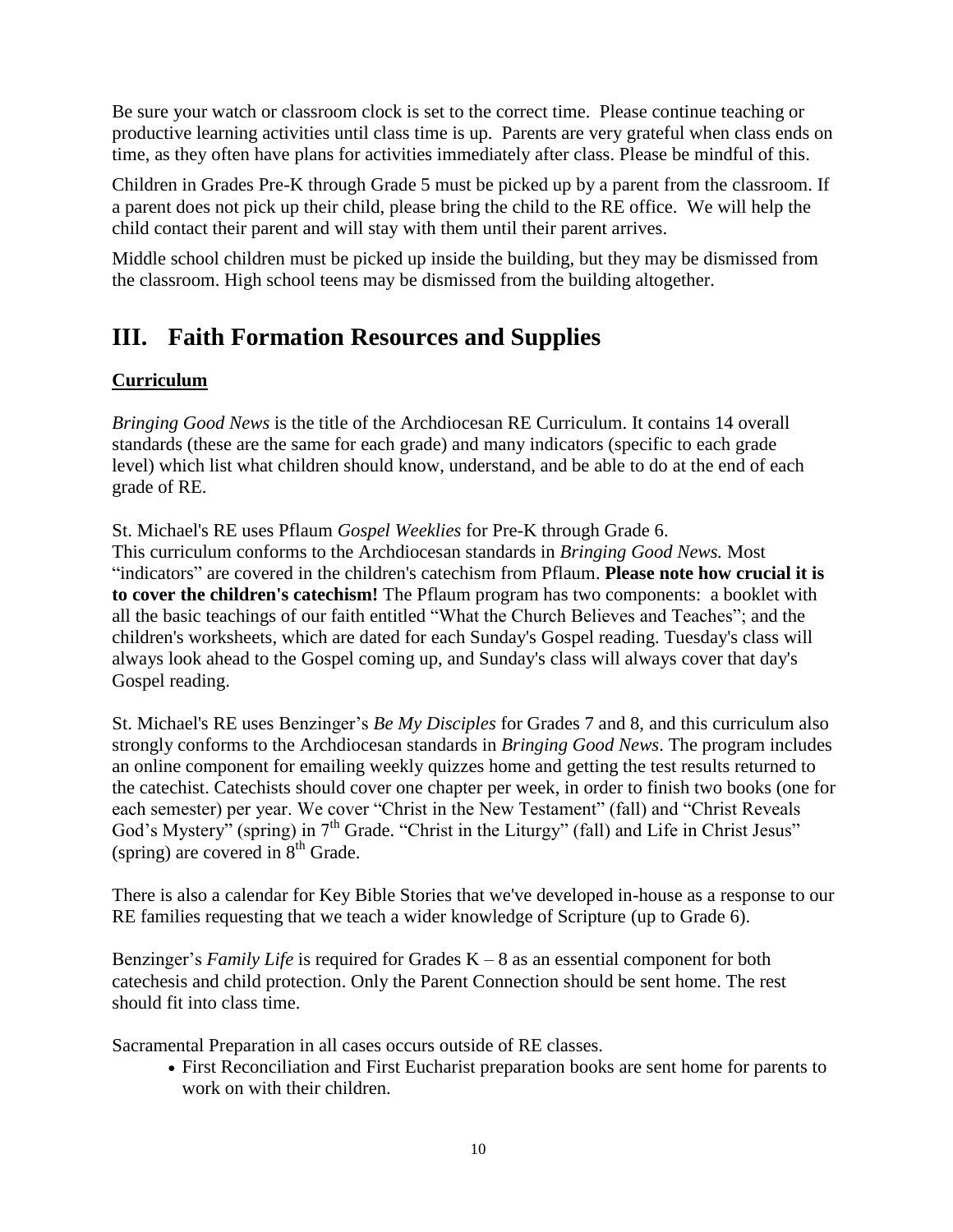Confirmation preparation occurs half in small group sessions (with peers) here at St. Michael's and half at home (with parents) based on the *Chosen* curriculum by Ascension Press.

Confirmation preparation small group registration is not general high school RE. Please ask the DFF if you have any questions.

#### **Library**

Materials for your own ongoing formation are available in the DFF's library, the parish library, and (most conveniently) on the FORMED website.

RE also provides supplementary materials including reference books, activity resources, storybooks, and videos to support and enhance the curriculum. If you have a class that wants to know about missionary work, for example, we have some Maryknoll magazines in the parish library magazine rack.

Please cover the required curriculum (Pflaum *Gospel* Weekly, Benzinger *Be My* Disciples, or Ascension Press *Chosen;* Benzinger *Family* Life; and Key Bible Story) before adding anything else to the class time, and please tell the DFF before introducing materials to class. It's important for our office to know what you're doing, so that we too can answer parents' questions about class.

#### **School Supplies, Craft Materials, Sharing Space**

In the workroom back closet, there are craft supplies for use in all RE classes. Please borrow only those supplies that you will use that day in class. Please return all supplies to the closet at the end of each class. If you notice that we're running low on materials, please let RE staff know. Each class has storage space in the room, usually in a file cabinet, so that other classes and groups can use the room during the week. Please be gracious toward those with whom you share classroom space. Put away your own things and protect the belongings of other classes as best you can.

It is also important to clean up (or have the students clean up) at the end of class, especially if you used glue, paint, or something else that could get onto the tables or desks. The white board should be erased after every class. (Even dry erase marker becomes permanent in time.)

Desks or tables may be rearranged to better serve the needs of your class, but they should be returned to their default placement when your session is over. There's a picture by the whiteboard showing the default arrangement. (Other groups are supposed to be following this rule, too. Tell the DFF or ARE if you run into problems with this.)

**Bibles** are available in case you want your students to practice finding Scripture in the Bible or the curriculum doesn't go deep enough. Often, you'll find a store of Bibles in your classroom, but let us know if you need help finding some before class. Please be sure the students treat each Bible with care and reverence.

It is preferable that food and drink not be part of the class session. Certain students may need to bring food for themselves (diabetics, those with low blood pressure, etc.). We'll notify you if we hear of medical needs for food; please let us know, too, in case there's a substitute in your class.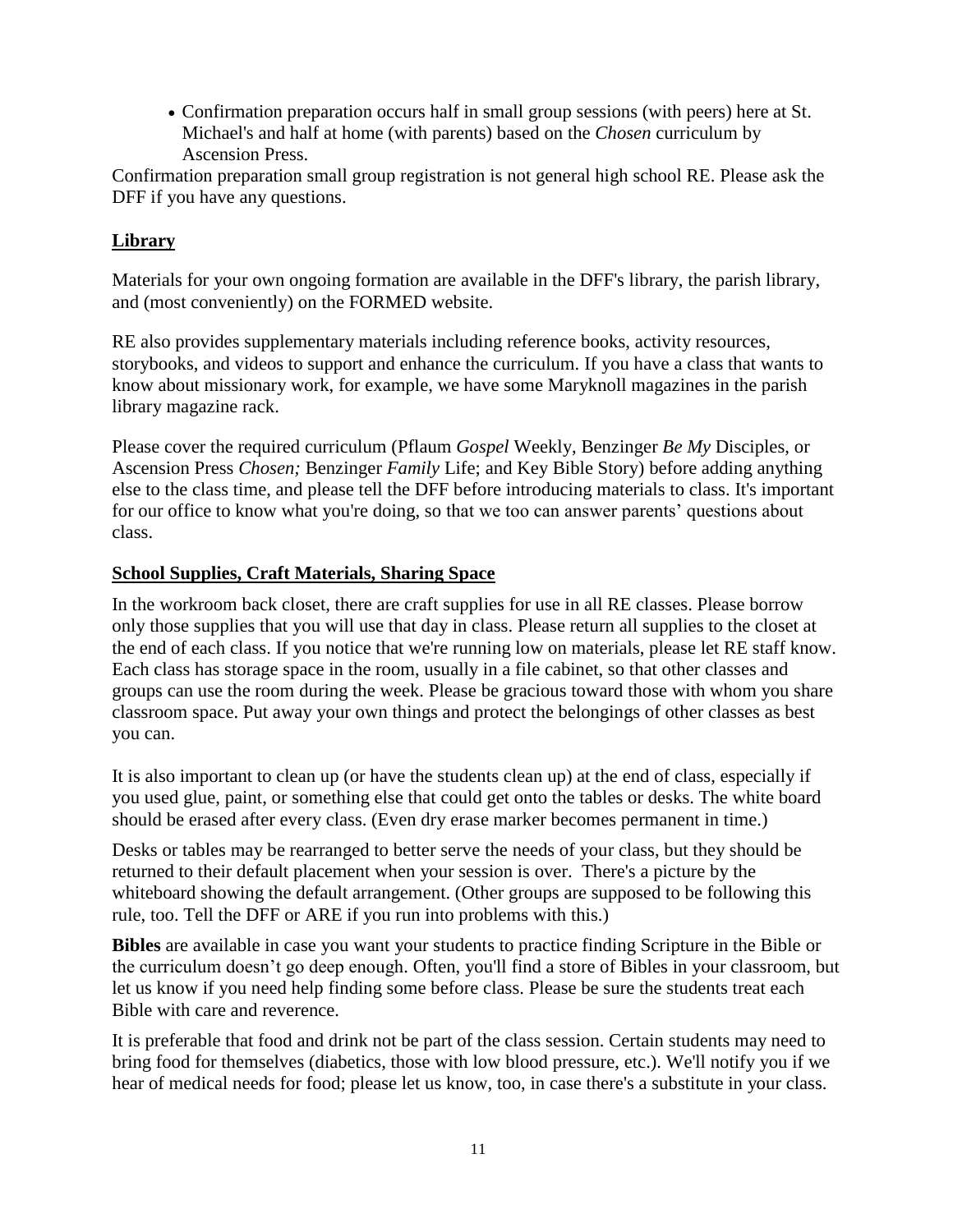#### **Books, CD Players, DVDs/Videos, and Other Equipment**

Newer classrooms have TVs and DVD players. Older rooms require A/V setup for showing movies. Smart TVs have internet access! Let us know ahead of time, and we'll set up any equipment needed and show you how it works.

There are many children's movies in the parish library. Always double and triple check for age appropriateness before showing a film. When in doubt, ask the DFF or ARE.

CDs for meditation music or music to play during a craft activity are in the parish library and the DFF's office.

If you would like to request or suggest a new resource, please write a message to the DFF or ARE.

#### **Field Trips**

Field trips enhance the class and provide movement for young people. They are encouraged!

- 1. Speak with the DFF or ARE ahead of time. We'll check for scheduling conflicts and provide you with a radio (walkie talkie). It is vitally important that we know where every child is at all times, so please don't surprise us by disappearing from your classroom.
- 2. **Take your emergency backpack, your attendance folder, and the radio** we will provide to you for that class period. **Leave the radio on.** If you need to communicate with staff, hold down the talk button for as long as you are talking, and then release the button, so we can respond.
- 3. Be careful to not disrupt or distract any other classes or group meetings.
- 4. When visiting the church, prepare your class to behave reverently and appropriately. Catechists cannot assume that students will know what that behavior is and so must be proactive in this regard. Often, a review of how to genuflect before leaving the classroom is useful. Of course, food, drink, candy, and gum are never allowed inside the church.

### **IV. Emergency Procedures**

#### **Inclement Weather**

St. Michael's Church follows Howard County Public School System for weather-related closings. When Howard County Public School System (HCPSS) is closed, RE classes will not be held, and our campus is closed. See<http://www.hcpss.org/> or call 410-313-6666 for HCPSS notifications. We will email RE families and volunteers, publish the decision on our website, record it on our answering machine, and post it on our Facebook page as soon as we get the cancellation notice from HCPSS. **In all cases, parents and volunteers must always use their best judgment regarding personal safety.**

#### **Emergency Response Terminology**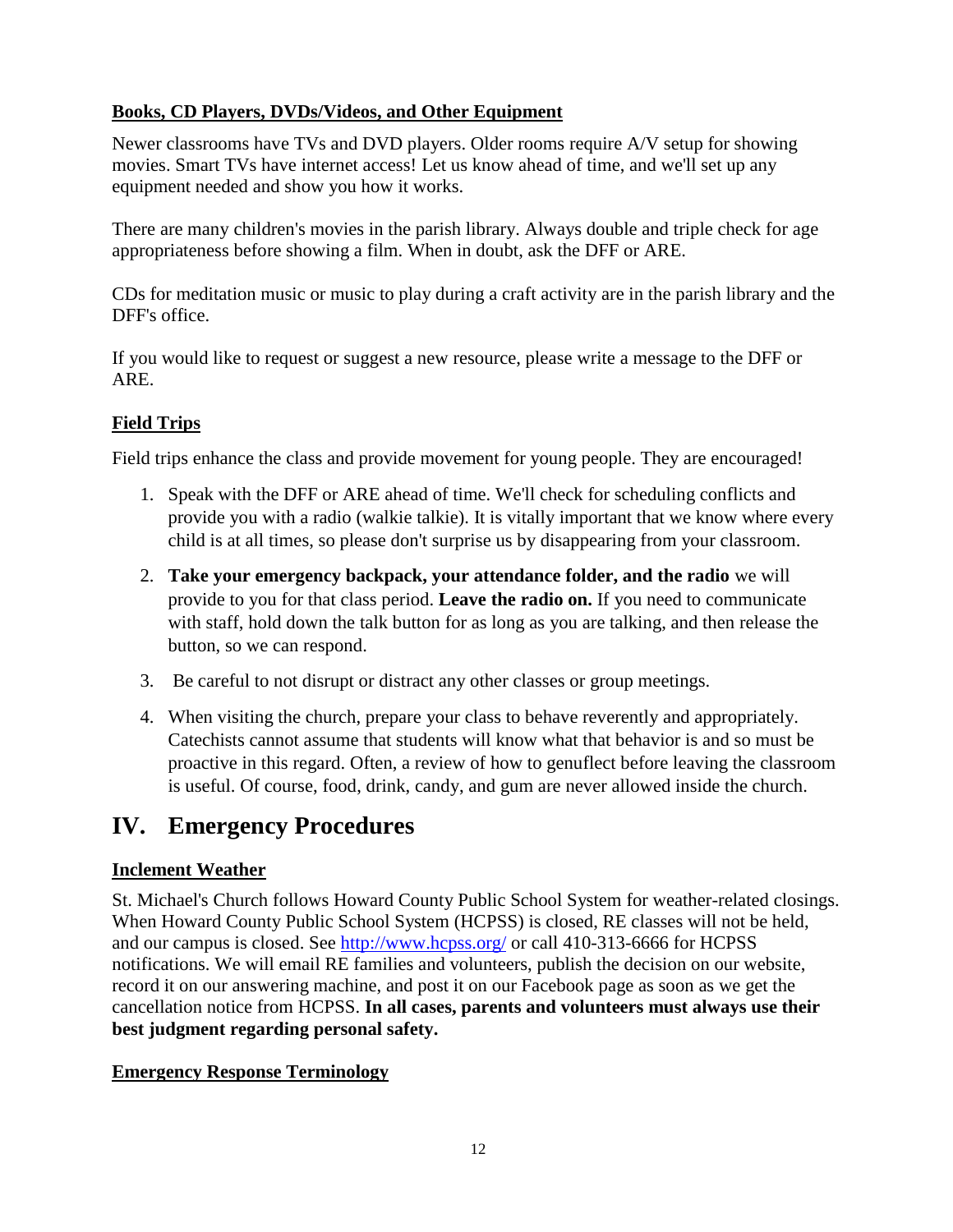- **Emergency** means an unexpected occurrence, either natural or man-made, that requires immediate action to save lives, minimize injuries, and protect property and the environment.
- **Evacuation** is used when conditions outside are safer than inside. Fires, smoke, bomb threats, and suspicious packages are a few examples.
- **Shelter-In-Place** is used primarily during a weather emergency, such as a tornado. The idea is to seek –shelter- away from windows and other structural weak points in the building. Shelter in the basement is the most preferred place, when time and space allow it. During RE classes, there are too many students to fit in the basement hallway, so we will drill with most students in the hallways outside their own classrooms.
- **Lock-down** is used to protect children and adults from potential dangers inside or outside. For example, the idea is to –lock- the classroom door against armed assailants.

#### **Evacuation (in case of fire, for example):**

An evacuation map is posted prominently next to the hallway door in each classroom. Every catechist should become familiar with the map in their room and review it with students at the beginning of the year. We will hold fire drills every year.

- Fire alarm sounds. Stay calm.
- Catechist brings attendance folder, emergency backpack.
- There should be one adult preceding students and one at the end of the line.
- Last adult to leave turns off lights, close doors and remove magnetic strip (so the door locks shut), count students as they file out.
- Children, youths, adults remain quiet and single-file.
- Zone leaders (staff usually) check bathrooms to confirm no one is left behind.
- On arrival at designated locations, catechists count children again.
- Catechists report their attendance to the Zone Leader.

#### **Shelter-In-Place (in case of tornado, for example):**

Note: Depending on your classroom location, the shelter location varies. Familiarize yourself with the classroom map and your location.

- A whistle in the hallway or pubic address announcement will alert you to shelter-in-place.
- Catechist, count children before exiting classroom; bring the attendance folder and emergency backpack.
- Turn off lights, move the door magnetic strip and close the door (so that it locks shut) upon exiting.
- Children, youths, and adults remain quiet.
- Go to the hallway designated for your classroom.
- When you arrive at location, count children again.
- Instruct children how to get into a protective position (Drop, Tuck, and Hold): Put head next to the wall, with hands over the back of head and neck, tucked into a ball.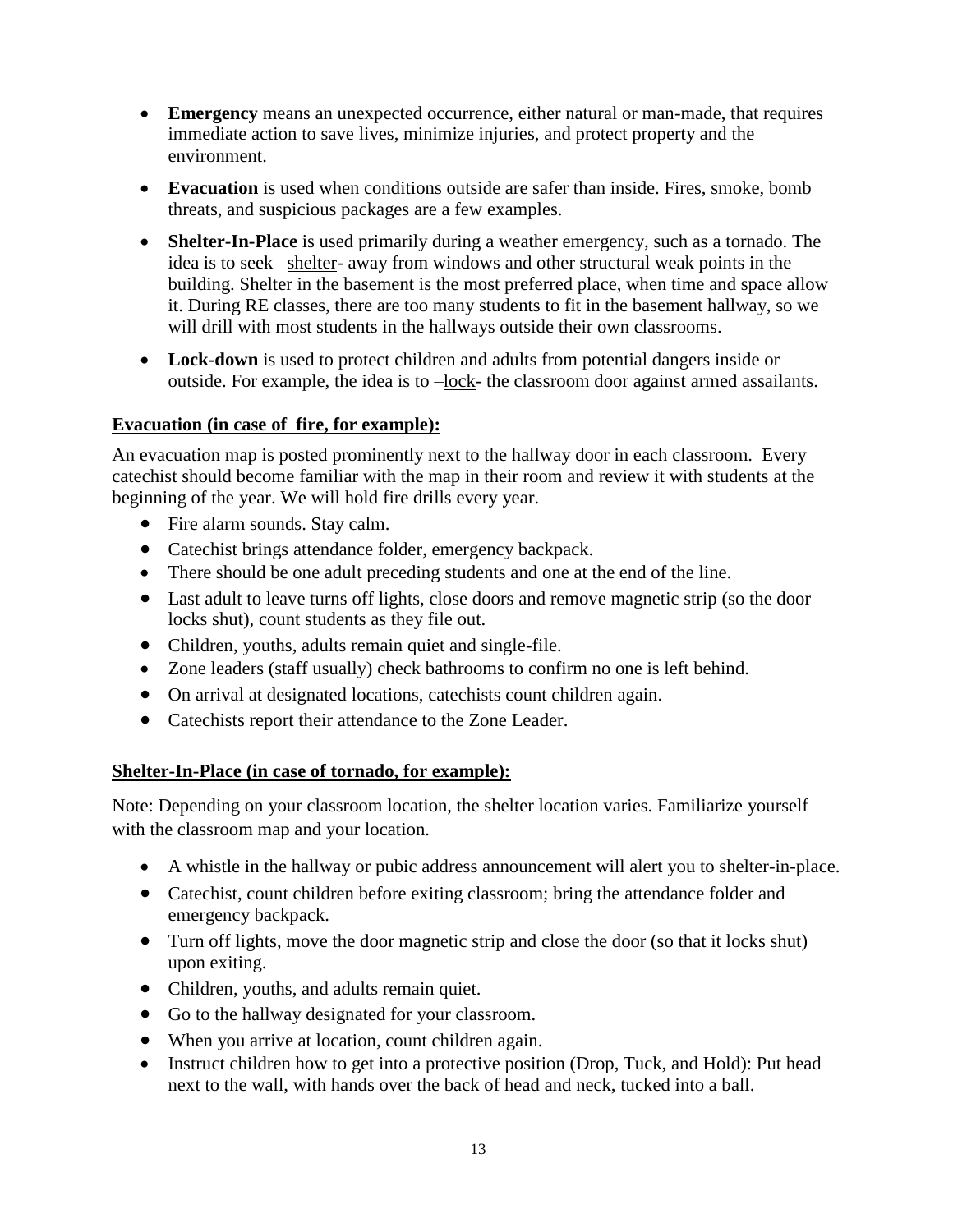

- Report attendance to the Zone Leader.
- The Zone Leader (usually St. Michael's staff) will check bathrooms to confirm no one is left behind.

#### **Lock-down (in case of armed assailant, for example):**

#### **Threat on the grounds or in the building**

- A public address announcement will alert you to lock-down.
- Turn off lights.
- Lock all doors (by moving the magnetic strip and shutting the door).
- Close windows and blinds.
- Students sit on the floor away from doors and windows.
- Students and adults remain absolutely quiet.
- Gather attendance folder and emergency backpack in case of need to leave quickly.
- Ignore fire alarm unless otherwise instructed; this can be a ruse used by the assailant to get everyone into the hallway.
- If outside the building when a lock-down begins, catechist should lead students to shelter (such as the rectory or the small church); then report your location over the radio. The idea is to get away from the affected building. Do not come nearer to the affected building in an attempt to find shelter. Remain unseen by an assailant and out of range.

#### **General Guidelines for all Emergencies:**

Catechist and Aide are responsible for children and youths at all times.

Count students and know how many students you are responsible for.

Be especially cognizant of students who went to the bathroom or who ran errands during class. Zone Leaders will reunite the class as soon as possible or use the radio, if the child ends up with a Zone Leader in a different zone than the class. Catechists should keep in mind the students who attended class that day who are not with you at the time of the emergency message broadcast. Where did they last go? Please be ready with that information when asked by staff or emergency workers.

#### **When a Student is Ill or Hurt**

If a student complains of illness/discomfort during class and the catechist deems it necessary, an aide should escort the student to the RE office. The DFF/ARE will determine whether to let the student rest quietly for a short time or to contact the parents. If parents are called, they will be asked to pick up their child immediately.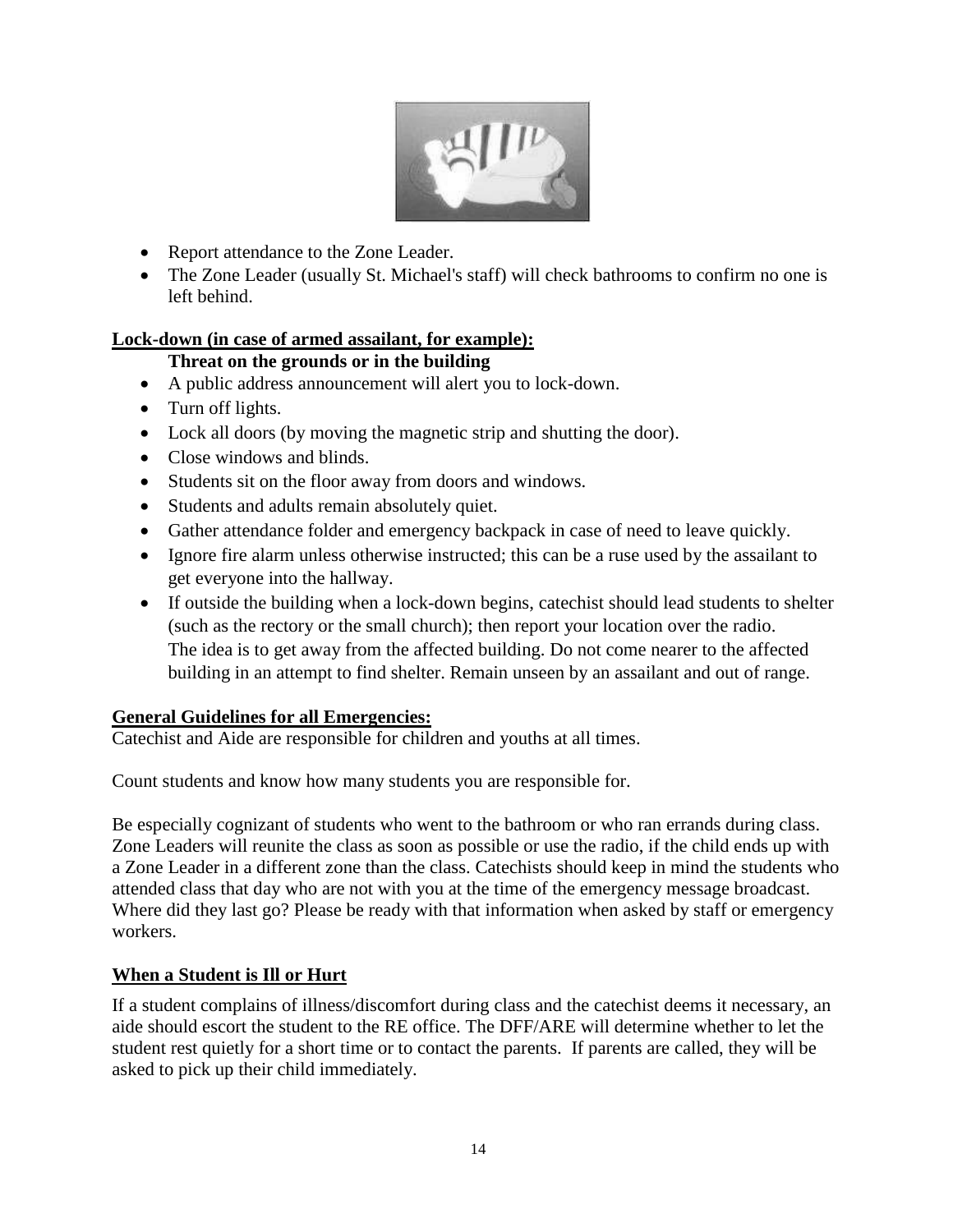If a child or adult is hurt or injured during the class time, the catechist or aide should notify the DFF/ARE immediately*.* The DFF/ARE will then determine whether first aid (available in the RE office) or more serious medical intervention is necessary. If the latter course is called for, the RE office staff will activate the emergency information on file for each student, and will call 911.

We have Incident Report forms that should be filled out for every incident. The DFF/ARE will fill one out with your help.

#### **Practicing Universal Precautions (for Blood-Borne Pathogens)**

Any volunteer or paid school personnel must wear gloves while caring for a student or any other person who is bleeding or who has vomited. Disposable medical gloves for this purpose are available in the first aid kits around the building. Gloves serve the safety of everyone, not just your safety, and they are mandatory.

#### **Illegal Substances, Search & Seizure**

As a private institution, we retain the right to and will search for and seize drugs, weapons, or other contraband items when there is a reasonable belief that such contraband items are in the possession of a child or teen. The DFF will assist local government authorities by reporting such possessions and will cooperate fully with them. If any catechist, aide, or other person suspects there may be contraband on the property during the operation of RE, they are to notify the DFF immediately.

RE reserves the right to inspect all filing cabinets, closets, drawers, and any other parish-supplied enclosures. In addition, we reserve the right to inspect any minor's personal property when there is a reasonable belief that the minor is in violation of the rules and policies of RE.

# **V. Child Protection**

#### **Adults**

The Archdiocese of Baltimore requires that all volunteers and paid personnel who work with children must complete a background check, an application with references, and online training. If you will be driving minors, you will need to be cleared as a driver within the AOB in addition to the normal VIRTUS requirements. (Driving is a box you check as you create your VIRTUS account, or we can notify the archdiocese later.)

It is prudent to periodically review the archdiocesan Policy for the protection of youth and the Code of Conduct for all Church personnel (paid and unpaid). Both documents can be found here [https://www.archbalt.org/child-and-youth-protection/.](https://www.archbalt.org/child-and-youth-protection/)

#### **Children and Teens**

Children aged 14-17 years who volunteer to work with younger children must complete Worthy of the Call training. These children must view the training here at St. Michael's, talk about it with staff, and complete an application with references.

At age 18, they become adults and must complete the adult requirements on VIRTUS.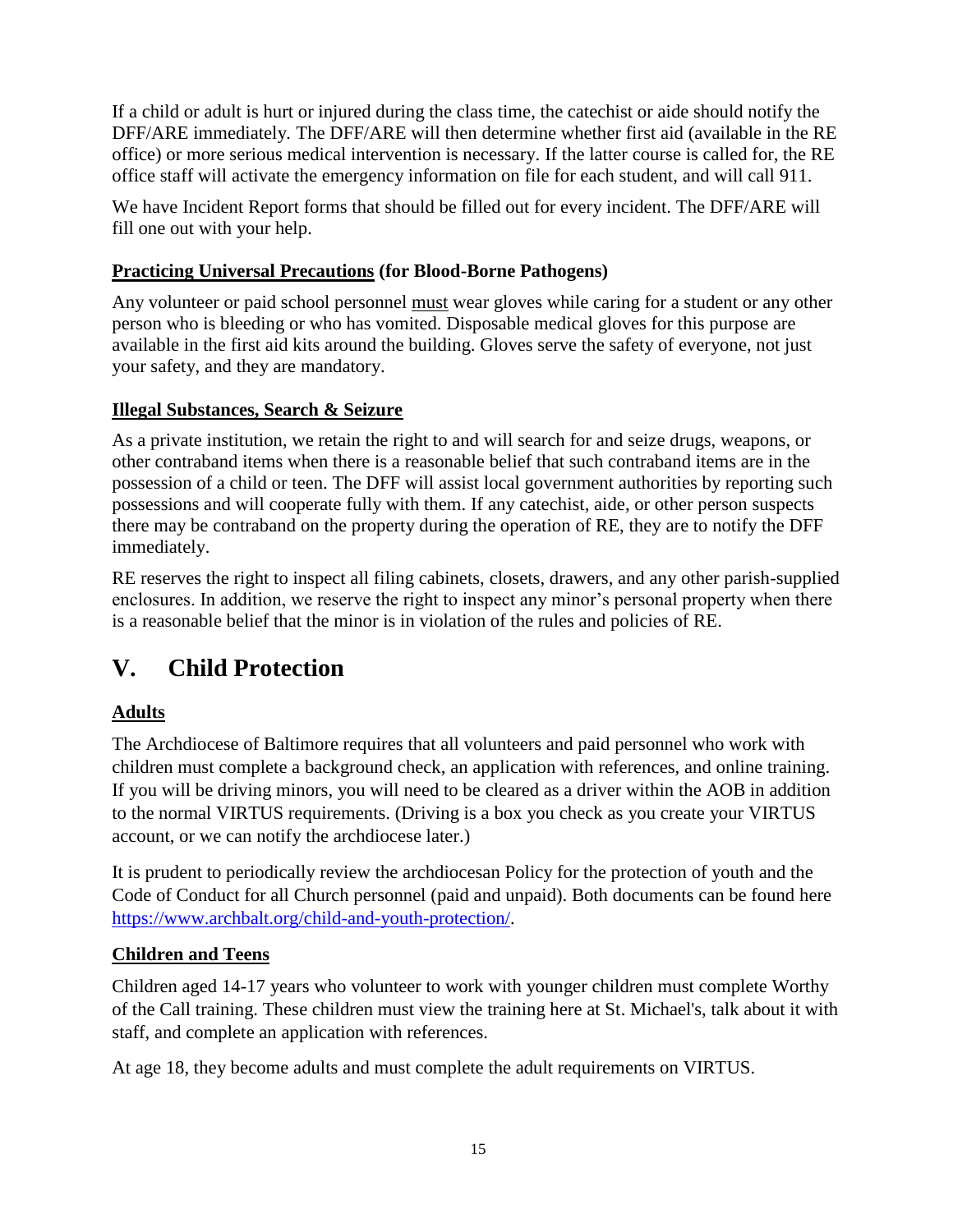# **VI. Training and On-Going Formation for Catechists**

#### **DFF Class Observation/Feedback**

During the course of the year, the DFF will visit all classrooms to observe the class and to meet the students. The DFF looks forward to learning new approaches and skills from you and passing it on to other catechists. It is also an opportunity to assist the catechist for better implementation of program goals and to make suggestions on methodology and resources that can be used to enhance and enrich class sessions. We each have individual gifts that we bring to this ministry. It is a privilege to witness the work you do in your classrooms. Thank you for your hospitality!

#### **Ongoing Formation**

St. Michael's offers a wide array of Adult Faith Formation retreats, workshops, bible studies, and small group opportunities, and for our catechists and aides, we offer further training opportunities throughout the year based in part on your expressed interests.

Catechists are encouraged to take a spiritual retreat for themselves annually. Besides opportunities available through the parish Evangelization / AFF efforts, there is a list of retreat centers at the end of this handbook.

Catechetical formation should be thoroughly comprehensive in its presentation of the truths of Catholic doctrine and moral life. Comprehensive formation:

- Enlightens faith;
- Directs the heart toward God;
- Fosters participation in the liturgy;
- Inspires apostolic activity; and
- Nurtures a life in accord with the spirit of Christ.

#### **Retreat Centers/Spiritual Formation and Renewal**

#### **Bon Secour**

1525 Marriottsville Road Marriottsville, MD 21104

<https://rccbonsecours.com/> or 410-442-3120, Directed by Kevin Cassidy

The sisters of Bon Secour offer a variety of sponsored programs, or you can arrange your own retreat or conference. We are happy to assist you making all the arrangements. The Center sits at the highest point of 313 acres of pastures and woodlands adjacent to Patapsco State Park. Gardens, walking trails, pond, large outdoor pool (in season), indoor fitness center, library and bookstore are available to guests.

#### **Our Lady's Center (Shrine)**

An Apostolate of the Laity, [http://www.ourladyscenter.net](http://www.ourladyscenter.net/) or 410-461-5066 3301 S. Rogers Avenue, Ellicott City 21043 The purpose of the Center is to promote Marian and Eucharistic devotion. Facilities include an outdoor shrine, Stations, a memorial, and a mediation area.

#### **Our Lady of Bethesda Retreat Center & Center for Family Development**

[www.ourladyofbethesda.org](http://www.ourladyofbethesda.org/) or 301-365-0612 Our Lady of Bethesda is operated by the Legionaries of Christ and the Regnum Christi Apostolic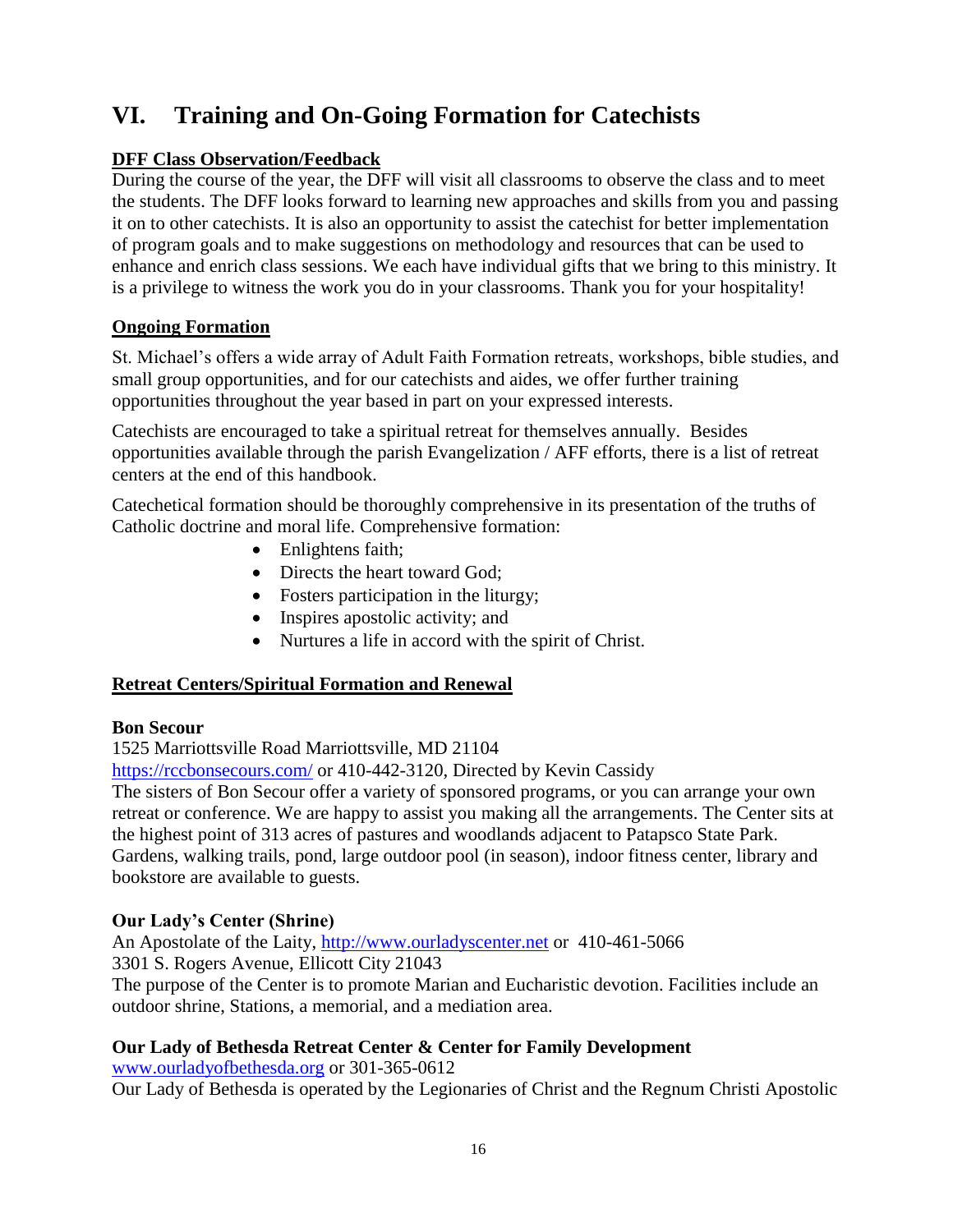Movement and offers a full program of retreats, spiritual formation and spiritual direction for the laity. 7007 Bradley Boulevard, Bethesda, Maryland 20817

#### **Seton Shrine**

Coordinated by Bridget Bassler, 301-447-6606 or<https://setonshrine.org/retreat-pilgrimage/> 339 S. Seton Ave., Emmitsburg, MD 21727 Wonderful daytrip/pilgrimage site with daily Mass, Confessions, guided or self-guided tours, outdoor prayer sites, historic cemetery, a museum, and ample space to pray and reflect.

#### **Shrine of St. Anthony**

<http://www.shrineofstanthony.org/>

Directed by Fr. Michael Heine, OFM Conv., 410-531-2800 or [info@shrineofstanthony.org](mailto:info@shrineofstanthony.org) 12290 Folly Quarter Rd., Ellicott City, MD 21042 Daily Mass and Confessions, upcoming events such as workshops and seminars, a gift shop, etc.

#### **There are many others sites worth the time investment!**

# **VII. RE Staff**

Juliana Weber, Director of Faith Formation (DFF) Joann Wozniak, Administrator for Religious Education (ARE) Sally Amatucci, Administrative Assistant for Religious Education

#### **Office Hours**

These office hours are a general rule of thumb. Please call or email ahead of time, since there are late events and off-campus meetings that interrupt the regular flow of things. Sundays when there is RE class, 8am - Noon Monday – Thursday, 10am – 4:30pm are "core hours" Fridays, Saturdays, and evenings by appointment